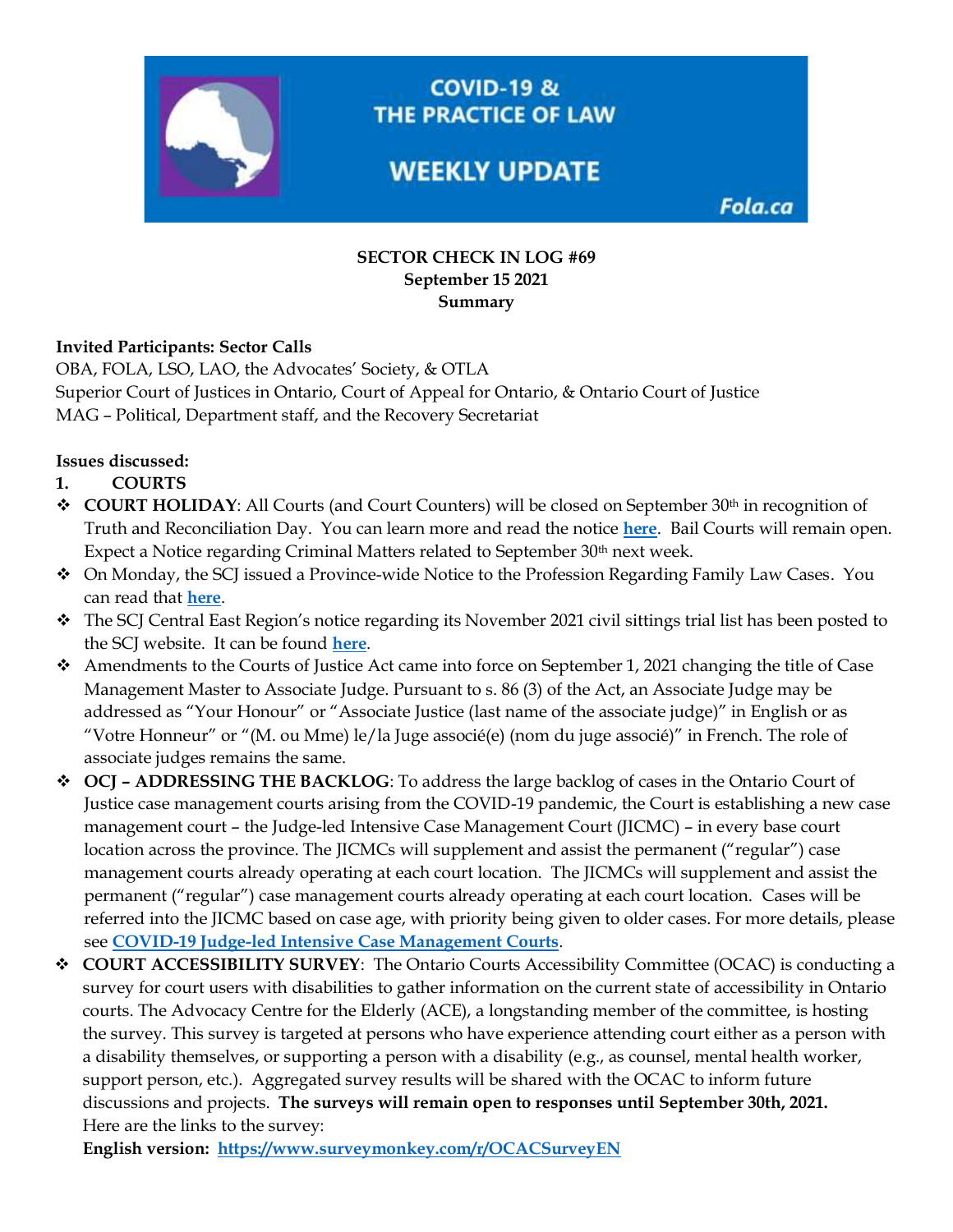#### **French version[: https://www.surveymonkey.com/r/OCACSondageFR](https://www.surveymonkey.com/r/OCACSondageFR)**

If you have any questions about the survey or how the data will be used, please contact ACE's general email address: **[genace@lao.on.ca](mailto:genace@lao.on.ca)**.

About the OCAC: The OCAC is a stakeholder committee established in 2007 as one of the recommendations from the report "Making Ontario's Courts Fully Accessible to Persons with Disabilities". The committee provides advice to the courts on accessibility for people with disabilities. The OCAC includes representatives from the judiciary, legal community, disability organizations and the Ministry of the Attorney General executives.

# **2. MAG**

- ❖ **JUDICIAL APPOINTMENTS**: The Judicial Appointments Advisory Committee (JAAC) is welcoming applications for an OCJ position in St. Catherines. The deadline to apply is September 20th. Also, posted today (September 15th) are new postings for OCJ vacancies in Sudbury and North Bay. Those deadlines are Oct 13<sup>th</sup>. You can learn more **[here](https://fola.ca/mag#1b502794-1349-48c2-a718-cdb8bed8eabb)**.
- ❖ **VACCINES**: MAG is working on a vaccination guidance document. We hope to have that shortly.

# **3. RECOVERY SECRETARIAT**

❖ **GUIDANCE TO SUPPORT PROOF OF VACCINATION POLICY:** On September 14th, the Ontario government released **[regulations](https://www.ontario.ca/laws/regulation/r21645?utm_medium=email&utm_campaign=%2Fen%2Frelease%2F1000807%2Fontario-releasing-guidance-to-support-proof-of-vaccination-policy&utm_term=public&utm_source=newsroom)** and **[guidance](https://www.health.gov.on.ca/en/pro/programs/publichealth/coronavirus/docs/guidance_proof_of_vaccination_for_businesses_and_organizations.pdf?utm_source=newsroom&utm_medium=email&utm_campaign=%2Fen%2Frelease%2F1000807%2Fontario-releasing-guidance-to-support-proof-of-vaccination-policy&utm_term=public)** for businesses and organizations to support them in implementing **[proof of vaccination requirements](https://news.ontario.ca/en/release/1000779/ontario-to-require-proof-of-vaccination-in-select-settings?utm_source=newsroom&utm_medium=email&utm_campaign=%2Fen%2Frelease%2F1000807%2Fontario-releasing-guidance-to-support-proof-of-vaccination-policy&utm_term=public)**, which take effect on September 22, 2021. In advance of September 22, all Ontarians can print or download their vaccination receipt from the **[provincial booking](https://covid-19.ontario.ca/covid-19-vaccine-booking-support?utm_campaign=%2Fen%2Frelease%2F1000807%2Fontario-releasing-guidance-to-support-proof-of-vaccination-policy&utm_term=public&utm_source=newsroom&utm_medium=email#proof-of-vaccination)  [portal](https://covid-19.ontario.ca/covid-19-vaccine-booking-support?utm_campaign=%2Fen%2Frelease%2F1000807%2Fontario-releasing-guidance-to-support-proof-of-vaccination-policy&utm_term=public&utm_source=newsroom&utm_medium=email#proof-of-vaccination)**. The Ministry is working on additional supports and services to assist Ontario residents who need help obtaining proof of vaccination, including requesting a copy be sent by mail. Those who need support obtaining a copy of their vaccination receipt including those who do not have access to a computer or printer can call the Provincial Vaccine Contact Centre at 1-833-943-3900.

Ontario is developing an enhanced vaccine certificate with a unique QR code to make it safer, more secure and convenient to show that you have been vaccinated, when required to do so. The enhanced vaccine certificate and verification app will be available by October 22, 2021. Ontario's proof of vaccination guidance will be updated to reflect the new processes.

❖ **REMINDER**: Questions about Courthouse operations during COVID-19 can be directed to Samantha Poisson at **[MAGrecoverysecretariat@ontario.ca](mailto:MAGrecoverysecretariat@ontario.ca)**.

# **4. LSO**

- ❖ **APPOINTMENTS**: The Law Society of Ontario is currently seeking applications from qualified lawyers and paralegals for the **[Justices of the Peace Appointments Advisory Committee](https://www.pas.gov.on.ca/Home/Agency/449)** for the following regions:
- Central West region: Deadline September 15 (today!)
- East region: Deadline September 15 (today!)
- Northwest region: Deadline October 1
- West region: Deadline October 1 Learn more and apply **[here](https://fola.ca/jobs)**.
- ❖ The LSO is currently working on their vaccination protocol for staff and visitors. In the meantime, you can view their most recent COVID/Vaccine notice **[here](https://lso.ca/covid-19-response/corporate-statements)**.

# **5. LAO**

 $\bullet$  Legal Aid Ontario will be closed on September 30<sup>th</sup> for Truth and Reconciliation Day.